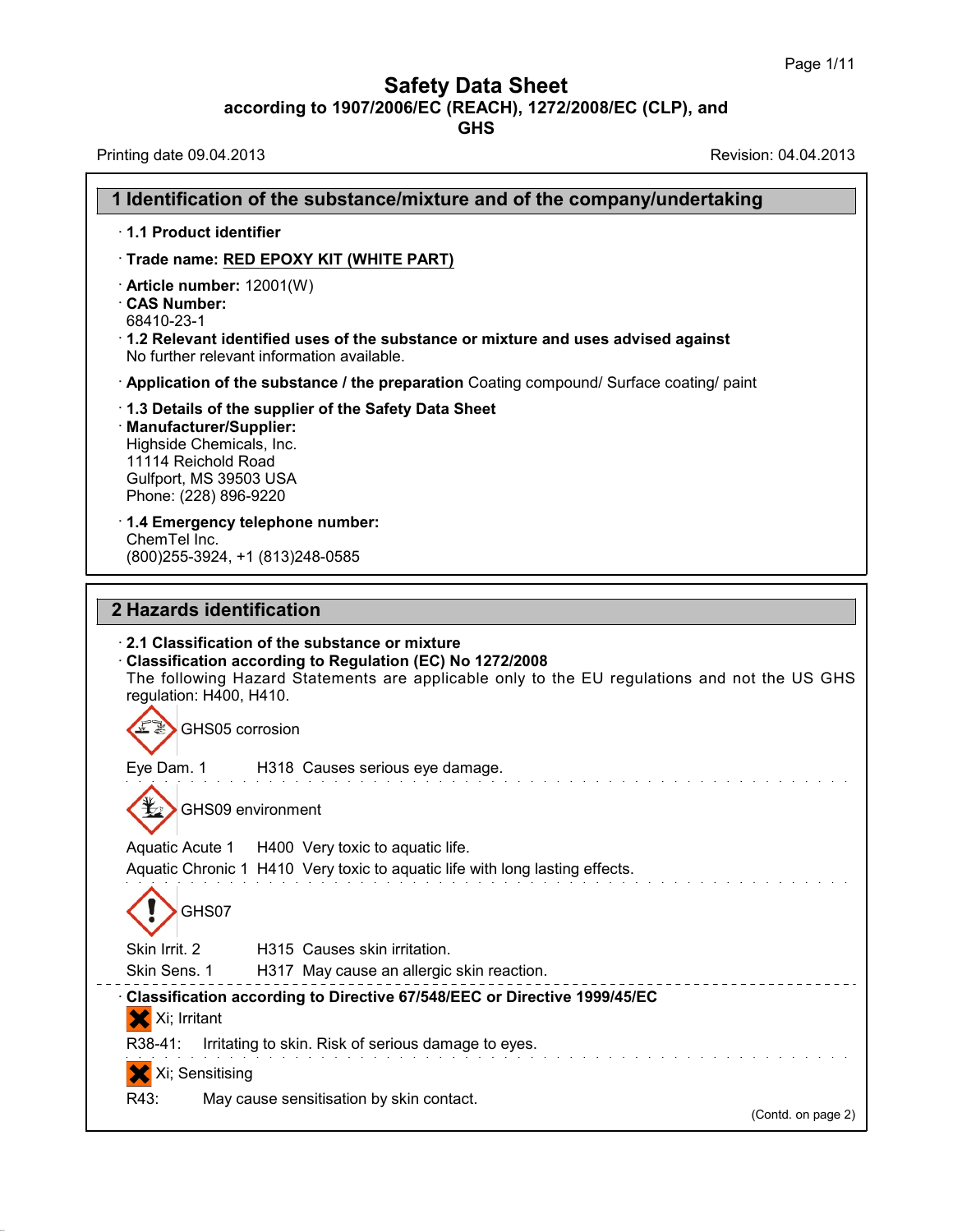**GHS**

Printing date 09.04.2013 **Printing date 09.04.2013** 

36.0.22

### **Trade name: RED EPOXY KIT (WHITE PART)**

(Contd. of page 1)  $\mathbf{Y}_n$  N; Dangerous for the environment R50/53: Very toxic to aquatic organisms, may cause long-term adverse effects in the aquatic environment. · **Information concerning particular hazards for human and environment:** Not applicable. · **2.2 Label elements** · **Labelling according to Regulation (EC) No 1272/2008** The following Hazard Statements are applicable only to the EU regulations and not the US GHS regulation: H410. The substance is classified and labelled according to the CLP regulation. · **Hazard pictograms** This pictogram only applicable for EU regulations. Not for use in the United States (OSHA GHS). GHS05 GHS07 GHS09 · **Signal word** Danger · **Hazard-determining components of labelling:** Liquid Polyamide Resin · **Hazard statements** The following Hazard Statements are applicable only to the EU regulations and not the US GHS regulation: H410. H315 Causes skin irritation. H318 Causes serious eye damage. H317 May cause an allergic skin reaction. H410 Very toxic to aquatic life with long lasting effects. **Precautionary statements**<br>P101 If medica P101 If medical advice is needed, have product container or label at hand.<br>P102 Keep out of reach of children. P102 Keep out of reach of children.<br>P103 Read label before use. P103 Read label before use.<br>P261 Read breathing dust/fu P261 Avoid breathing dust/fume/gas/mist/vapours/spray.<br>P280 Wear protective gloves and eve protection. Wear protective gloves and eye protection. P264 Wash thoroughly after handling. P305+P351+P338 IF IN EYES: Rinse cautiously with water for several minutes. Remove contact lenses, if present and easy to do. Continue rinsing. P333+P313 If skin irritation or rash occurs: Get medical advice/attention.<br>P302+P352 IF ON SKIN: Wash with plenty of soap and water. IF ON SKIN: Wash with plenty of soap and water. · **Additional information:** Contains Liquid Polyamide Resin. May produce an allergic reaction. (Contd. on page 3)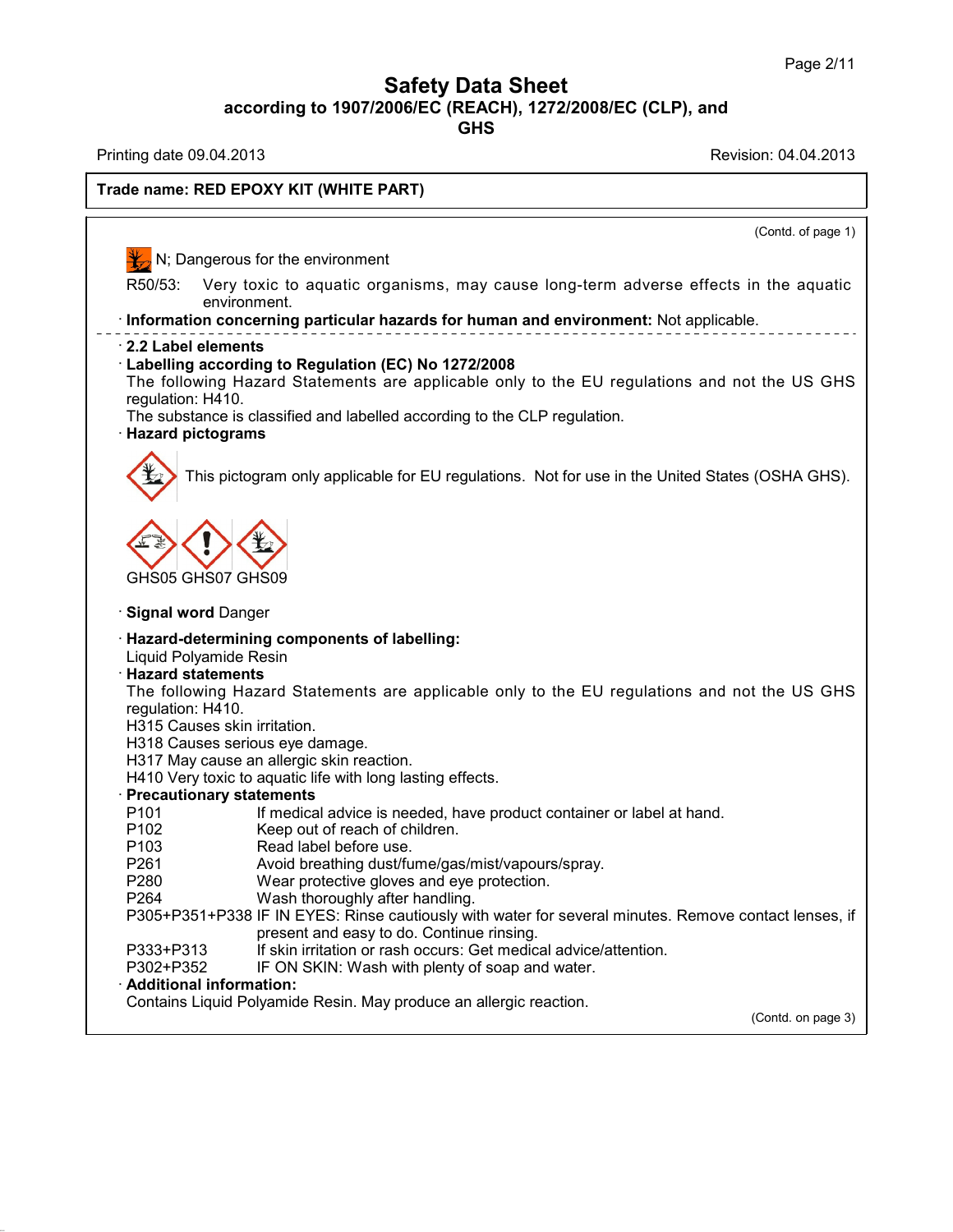Printing date 09.04.2013 **Printing date 09.04.2013** 



· **3.1 Substances**

- · **CAS No. Description**
- 68410-23-1 Liquid Polyamide Resin

## **4 First aid measures**

- · **4.1 Description of first aid measures**
- · **General information:** Immediately remove any clothing soiled by the product.
- · **After inhalation:**
- Supply fresh air.

36.0.22

- Seek medical treatment in case of complaints.
- · **After skin contact:**
- Immediately wash with water and soap and rinse thoroughly.
- If skin irritation continues, consult a doctor.
- · **After eye contact:** Remove contact lenses if worn. Rinse opened eye for several minutes under running water. Then consult a doctor. · **After swallowing:**
- Rinse out mouth and then drink plenty of water.

(Contd. on page 4)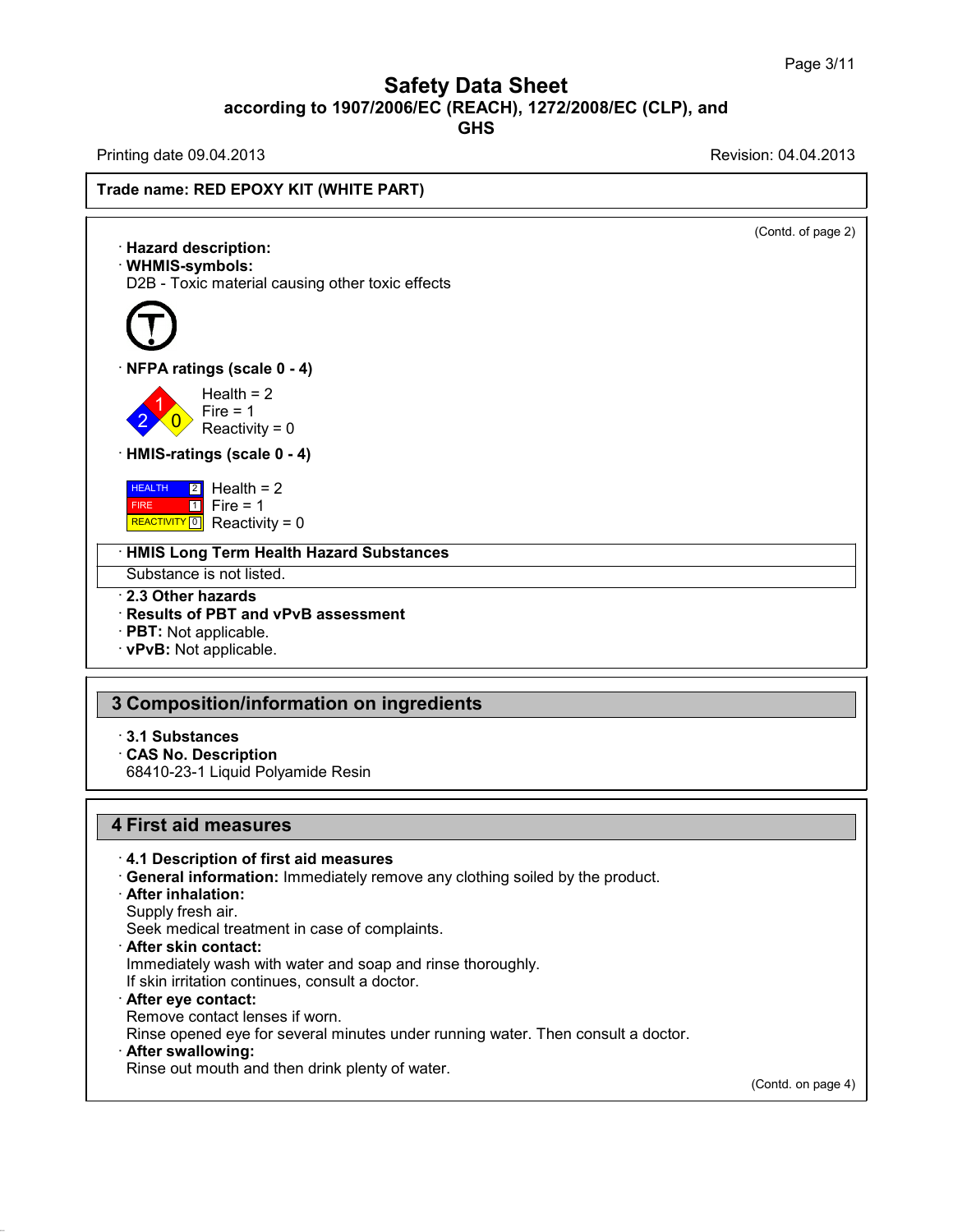**GHS**

Printing date 09.04.2013 **Revision: 04.04.2013** Revision: 04.04.2013

### **Trade name: RED EPOXY KIT (WHITE PART)**

(Contd. of page 3)

Do not induce vomiting; call for medical help immediately.

· **4.2 Most important symptoms and effects, both acute and delayed**

Allergic reactions

Gastric or intestinal disorders Breathing difficulty

Coughing

· **Hazards** No further relevant information available.

· **4.3 Indication of any immediate medical attention and special treatment needed** Treat skin and mucous membrane with antihistamine and corticoid preparations. In cases of irritation to the lungs, initial treatment with cortical steroid inhalants. If swallowed, gastric irrigation. Medical supervision for at least 48 hours.

Later observation for pneumonia and pulmonary oedema.

## **5 Firefighting measures**

- · **5.1 Extinguishing media**
- · **Suitable extinguishing agents:** Use fire extinguishing methods suitable to surrounding conditions.
- · **For safety reasons unsuitable extinguishing agents:** None.
- · **5.2 Special hazards arising from the substance ormixture**
- Formation of toxic gases is possible during heating or in case of fire.
- · **5.3 Advice for firefighters**

## · **Protective equipment:**

Wear self-contained respiratory protective device.

Wear fully protective suit.

· **Additional information** No further relevant information available.

## **6 Accidental release measures**

· **6.1 Personal precautions, protective equipment and emergency procedures** Ensure adequate ventilation

Wear protective equipment. Keep unprotected persons away.

· **6.2 Environmental precautions:**

Do not allow product to reach sewage system or any water course.

Inform respective authorities in case of seepage into water course or sewage system.

Do not allow to enter sewers/ surface or ground water.

· **6.3 Methods and material for containment and cleaning up:**

Absorb with liquid-binding material (sand, diatomite, acid binders, universal binders, sawdust). Send for recovery or disposal in suitable receptacles.

Ensure adequate ventilation.

36.0.22

- · **6.4 Reference to other sections**
- See Section 7 for information on safe handling.

See Section 8 for information on personal protection equipment.

See Section 13 for disposal information.

(Contd. on page 5)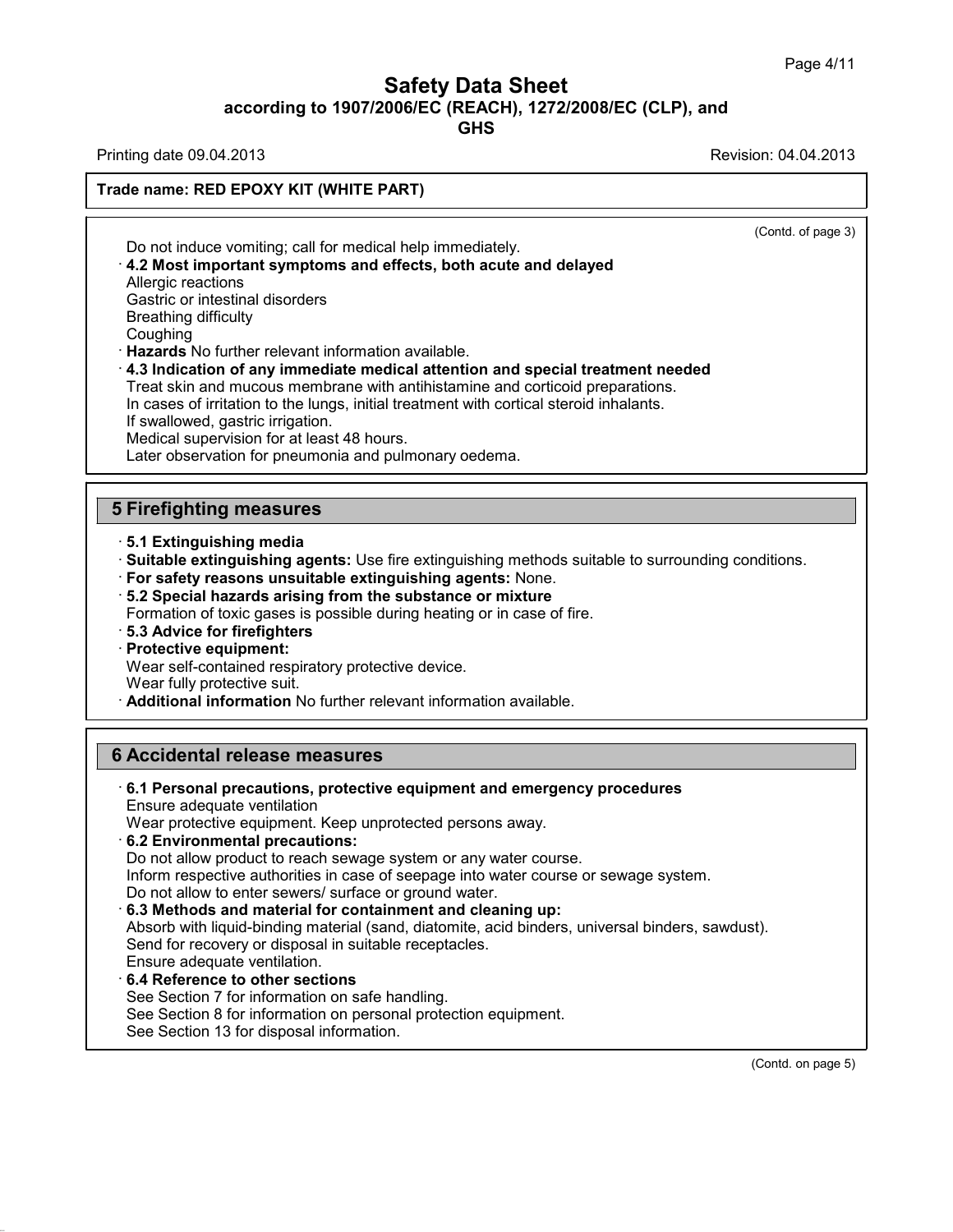Printing date 09.04.2013 **Printing date 09.04.2013** 

### **Trade name: RED EPOXY KIT (WHITE PART)**

(Contd. of page 4)

## **7 Handling and storage**

· **7.1 Precautions for safe handling**

Ensure good ventilation/exhaustion at the workplace.

Prevent formation of aerosols.

· **Information about fire - and explosion protection:** No special measures required.

- · **7.2 Conditions for safe storage, including any incompatibilities**
- · **Storage:**
- · **Requirements to be met by storerooms and receptacles:** Store in a cool location. Protect from humidity and water. Avoid storage near extreme heat, ignition sources or open flame.
- · **Information about storage in one common storage facility:** Store away from foodstuffs.

Do not store together with oxidizing and acidic materials.

· **Further information about storage conditions:**

Store in cool, dry conditions in well sealed receptacles.

- Store receptacle in a well ventilated area.
- · **7.3 Specific end use(s)** No further relevant information available.

## **8 Exposure controls/personal protection**

· **Additional information about design of technical facilities:** No further data; see item 7.

- · **8.1 Control parameters**
- · **Ingredients with limit values that require monitoring at the workplace:** Not required.
- · **DNELs** No further relevant information available.
- · **PNECs** No further relevant information available.
- · **Additional information:** The lists valid during the making were used as basis.
- · **8.2 Exposure controls**
- · **Personal protective equipment:**
- · **General protective and hygienic measures:**

Keep away from foodstuffs, beverages and feed.

Immediately remove all soiled and contaminated clothing

Wash hands before breaks and at the end of work.

Avoid contact with the eyes and skin.

- Do not inhale gases / fumes / aerosols.
- · **Respiratory protection:**

Use suitable respiratory protective device in case of insufficient ventilation.

Use suitable respiratory protective device when aerosol or mist is formed.

· **Protection of hands:**



36.0.22

Protective gloves

(Contd. on page 6)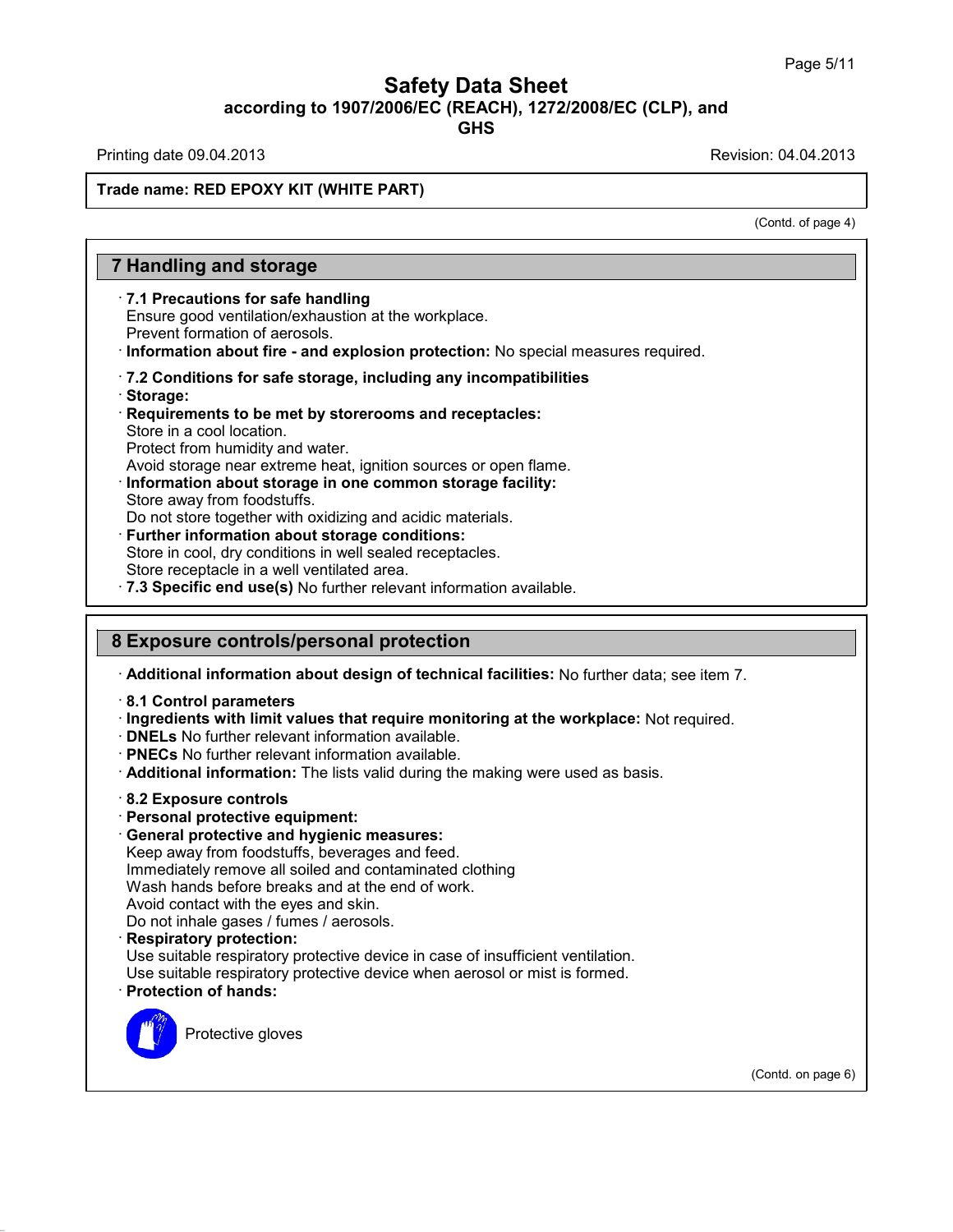**GHS**

Printing date 09.04.2013 **Revision: 04.04.2013** 

#### **Trade name: RED EPOXY KIT (WHITE PART)**

(Contd. of page 5) The glove material has to be impermeable and resistant to the product/ the substance/ the preparation. Due to missing tests no recommendation to the glove material can be given for the product/ the preparation/ the chemical mixture. Selection of the glove material on consideration of the penetration times, rates of diffusion and the

The selection of the suitable gloves does not only depend on the material, but also on further marks of quality and varies from manufacturer to manufacturer.

#### · **Penetration time of glove material**

The exact break through time has to be found out by the manufacturer of the protective gloves and has to be observed.

#### · **Eye protection:**

degradation · **Material of gloves**

Contact lenses should not be worn.



36.0.22

Safety glasses

· **Body protection:** Protective work clothing

- · **Limitation and supervision of exposure into the environment** No further relevant information available.
- · **Risk management measures**

See Section 7 for additional information.

No further relevant information available.

| 9.1 Information on basic physical and chemical properties<br>· General Information |                       |  |
|------------------------------------------------------------------------------------|-----------------------|--|
| · Appearance:                                                                      |                       |  |
| Form:                                                                              | Fluid                 |  |
| Colour:                                                                            | Not determined.       |  |
| · Odour:                                                                           | Characteristic        |  |
| Odour threshold:                                                                   | Not determined.       |  |
| $\cdot$ pH-value:                                                                  | Not determined.       |  |
| Change in condition                                                                |                       |  |
| <b>Melting point/Melting range:</b>                                                | Undetermined.         |  |
| <b>Boiling point/Boiling range:</b>                                                | Undetermined.         |  |
| · Flash point:                                                                     | $>500$ °F / $>260$ °C |  |
| · Flammability (solid, gaseous):                                                   | Not applicable.       |  |
| · Ignition temperature:                                                            | Not determined.       |  |
| · Decomposition temperature:                                                       | Not determined.       |  |
| · Self-igniting:                                                                   | Not determined.       |  |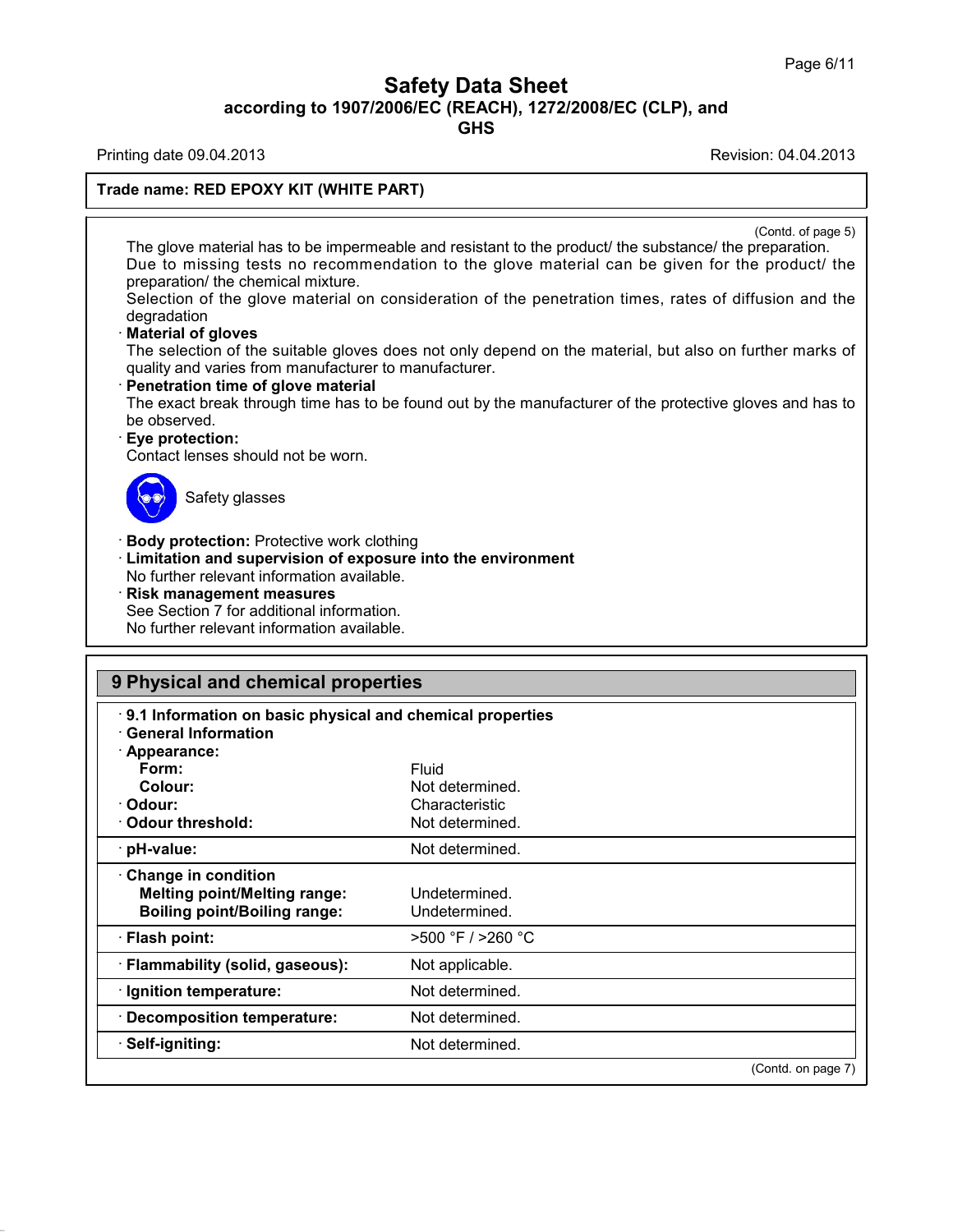Printing date 09.04.2013 **Printing date 09.04.2013** 

#### **Trade name: RED EPOXY KIT (WHITE PART)**

|                                                            |                                               | (Contd. of page 6) |
|------------------------------------------------------------|-----------------------------------------------|--------------------|
| · Danger of explosion:                                     | Product does not present an explosion hazard. |                    |
| <b>Explosion limits:</b>                                   |                                               |                    |
| Lower:                                                     | Not determined.                               |                    |
| Upper:                                                     | Not determined.                               |                    |
| · Vapour pressure:                                         | Not determined.                               |                    |
| $\cdot$ Density at 20 °C:                                  | $0,97$ g/cm <sup>3</sup>                      |                    |
| · Relative density                                         | Not determined.                               |                    |
| · Vapour density                                           | Not determined.                               |                    |
| <b>Evaporation rate</b>                                    | Not determined.                               |                    |
| · Solubility in / Miscibility with                         |                                               |                    |
| water:                                                     | Not miscible or difficult to mix.             |                    |
| · Partition coefficient (n-octanol/water): Not determined. |                                               |                    |
| · Viscosity:                                               |                                               |                    |
| Dynamic:                                                   | Not determined.                               |                    |
| Kinematic:                                                 | Not determined.                               |                    |
| <b>Organic solvents:</b>                                   | $0.0\%$                                       |                    |
| ⋅ 9.2 Other information                                    | No further relevant information available.    |                    |

## **10 Stability and reactivity**

- · **10.1 Reactivity**
- · **10.2 Chemical stability**
- · **Thermal decomposition / conditions to be avoided:**
- No decomposition if used and stored according to specifications.
- · **10.3 Possibility of hazardous reactions** No dangerous reactions known.
- · **10.4 Conditions to avoid** No further relevant information available.
- · **10.5 Incompatible materials:** No further relevant information available.

## **11 Toxicological information**

· **11.1 Information on toxicological effects**

· **Acute toxicity:**

36.0.22

- · **Primary irritant effect:**
- · **on the skin:** Irritant to skin and mucous membranes.
- · **on the eye:** Strong irritant with the danger of severe eye injury.
- · **Sensitization:** Sensitization possible through skin contact.
- · **Additional toxicological information:** Danger through skin adsorption.
- · **Sensitisation:** Sensitization possible by inhalation and/or dermal contact.
- · **Repeated dose toxicity:** Repeated exposures may result in skin and/or respiratory sensitivity.

(Contd. on page 8)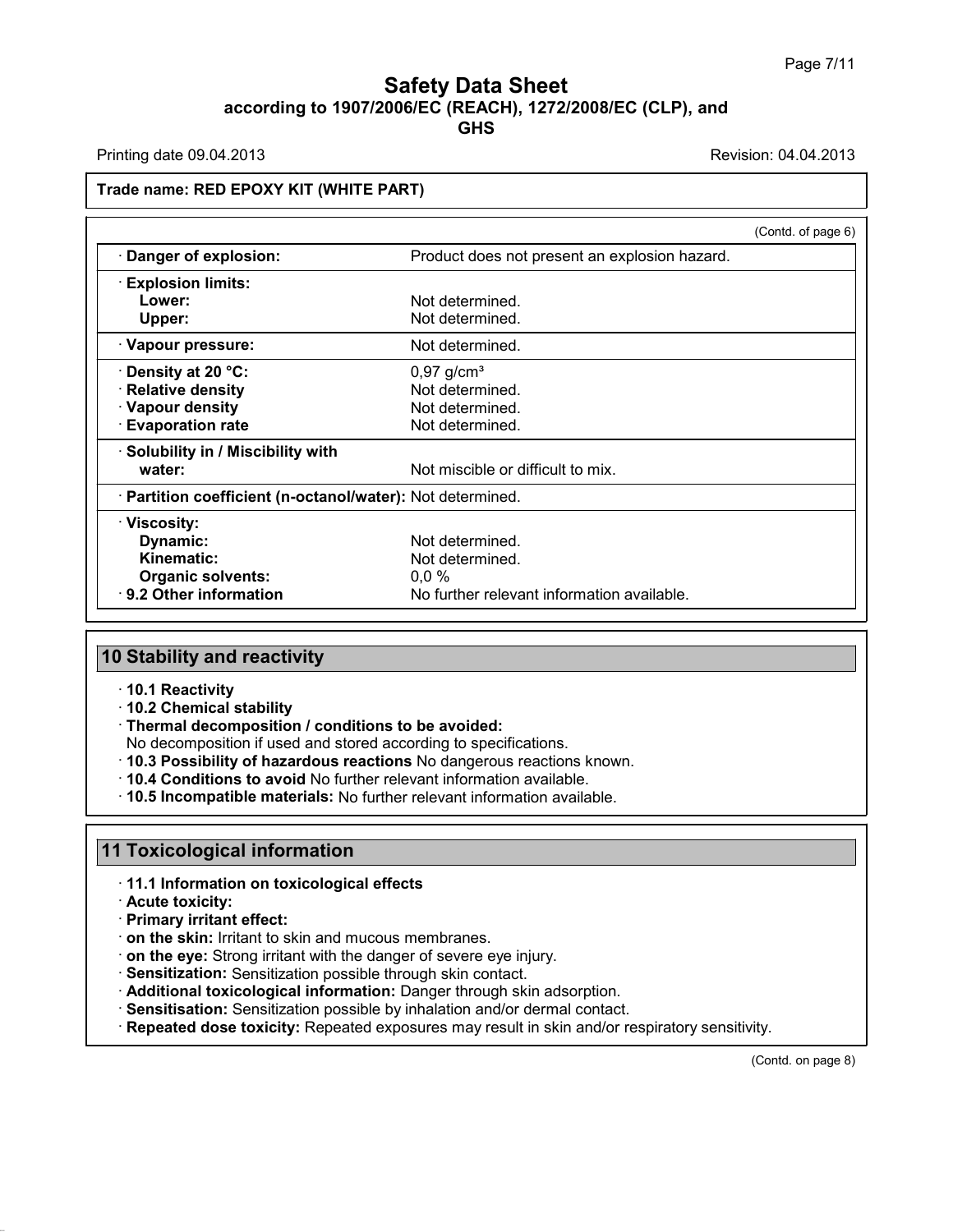Printing date 09.04.2013 **Printing date 09.04.2013** 

### **Trade name: RED EPOXY KIT (WHITE PART)**

(Contd. of page 7)

## **12 Ecological information**

- · **12.1 Toxicity**
- · **Aquatic toxicity:** Toxic for aquatic organisms
- · **12.2 Persistence and degradability** No further relevant information available.
- · **12.3 Bioaccumulative potential** No further relevant information available.
- · **12.4 Mobility in soil** No further relevant information available.
- · **Ecotoxical effects:**
- · **Remark:** Very toxic for fish
- · **Additional ecological information:**
- · **General notes:**

Water hazard class 1 (German Regulation) (Self-assessment): slightly hazardous for water Do not allow undiluted product or large quantities of it to reach ground water, water course or sewage system.

Also poisonous for fish and plankton in water bodies.

- Very toxic for aquatic organisms
- · **12.5 Results of PBT and vPvB assessment**
- · **PBT:** Not applicable.
- · **vPvB:** Not applicable.
- · **12.6 Other adverse effects** No further relevant information available.

## **13 Disposal considerations**

## · **13.1 Waste treatment methods**

· **Recommendation**

36.0.22

Must not be disposed together with household garbage. Do not allow product to reach sewage system.

- · **Uncleaned packaging:**
- · **Recommendation:** Disposal must be made according to official regulations.

| $\cdot$ 14.1 UN-Number       |                                                 |
|------------------------------|-------------------------------------------------|
| ∙ DOT                        | N/A                                             |
| · ADR, IMDG, IATA            | <b>UN3082</b>                                   |
| 14.2 UN proper shipping name |                                                 |
| ∙ DOT                        | N/A                                             |
| $\cdot$ ADR                  | 3082 ENVIRONMENTALLY HAZARDOUS                  |
|                              | SUBSTANCE, LIQUID, N.O.S. (Liquid Polyamide)    |
|                              | Resin)                                          |
| $\cdot$ IMDG                 | ENVIRONMENTALLY HAZARDOUS SUBSTANCE,            |
|                              | LIQUID, N.O.S. (Liquid Polyamide Resin), MARINE |
|                              | <b>POLLUTANT</b>                                |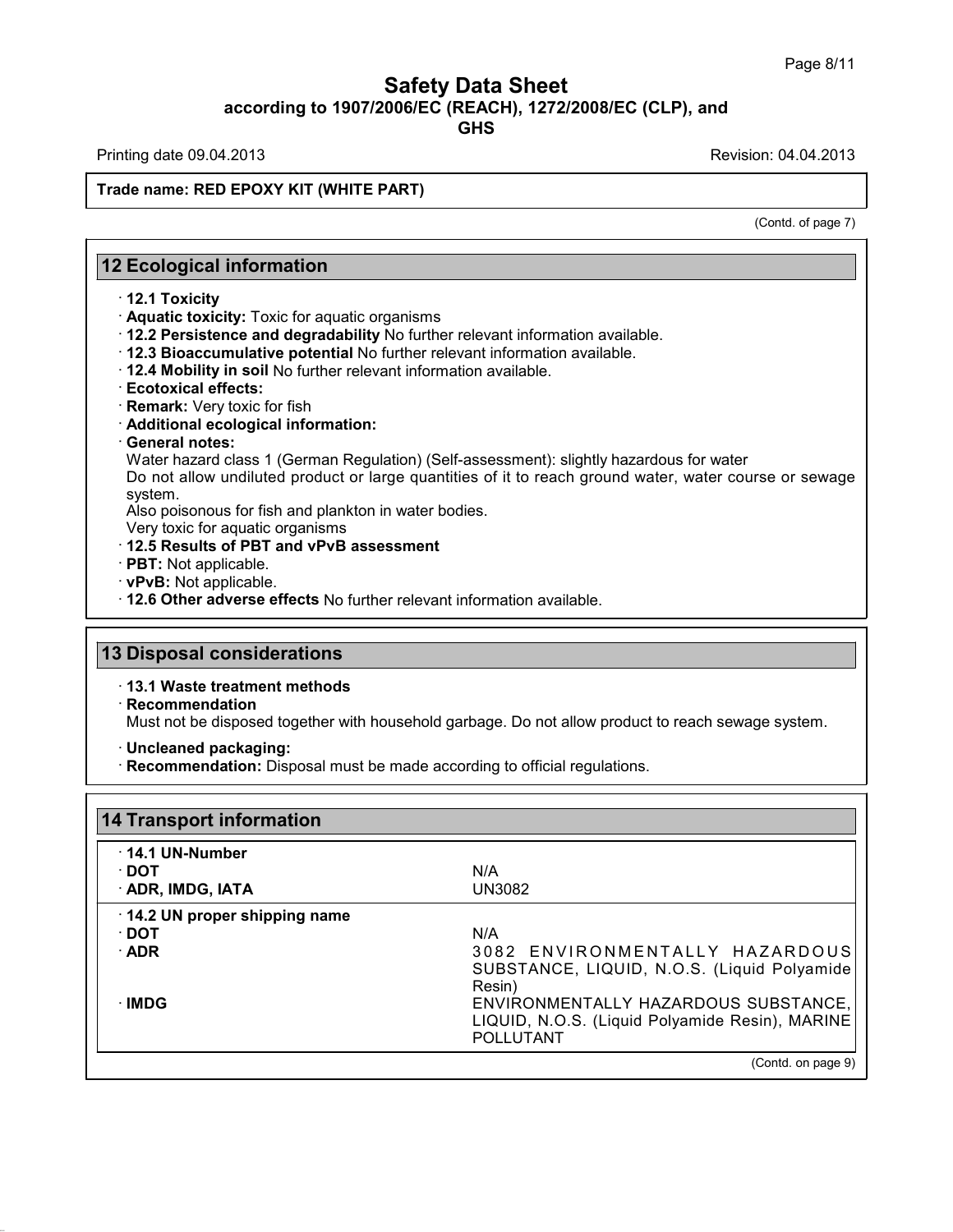Printing date 09.04.2013 **Revision: 04.04.2013** 

36.0.22

## **Trade name: RED EPOXY KIT (WHITE PART)**

|                                                       | (Contd. of page 8)                                                               |
|-------------------------------------------------------|----------------------------------------------------------------------------------|
| $\cdot$ IATA                                          | ENVIRONMENTALLY HAZARDOUS SUBSTANCE,<br>LIQUID, N.O.S. (Liquid Polyamide Resin)  |
| · 14.3 Transport hazard class(es)                     |                                                                                  |
| $\cdot$ DOT                                           |                                                                                  |
| · Class                                               | N/A<br>_________________________                                                 |
| $\cdot$ ADR                                           |                                                                                  |
| $\mathbf{M}$                                          |                                                                                  |
| · Class                                               | 9 (M6) Miscellaneous dangerous substances and<br>articles.                       |
| $\cdot$ Label                                         | 9<br>_______________________                                                     |
| · IMDG, IATA                                          |                                                                                  |
|                                                       |                                                                                  |
| · Class                                               | 9 Miscellaneous dangerous substances and articles.                               |
| $\cdot$ Label                                         | 9                                                                                |
| 14.4 Packing group                                    |                                                                                  |
| $\cdot$ DOT<br>· ADR, IMDG, IATA                      | N/A<br>Ш                                                                         |
| 14.5 Environmental hazards:                           |                                                                                  |
|                                                       | Product contains environmentally hazardous<br>substances: Liquid Polyamide Resin |
| · Marine pollutant:                                   | Yes                                                                              |
|                                                       | Symbol (fish and tree)                                                           |
| · Special marking (ADR):<br>· Special marking (IATA): | Symbol (fish and tree)<br>Symbol (fish and tree)                                 |
|                                                       |                                                                                  |
| 14.6 Special precautions for user                     | Warning: Miscellaneous dangerous substances and<br>articles.                     |
| Danger code (Kemler):                                 | 90                                                                               |
| · EMS Number:                                         | $F-A, S-F$                                                                       |
| 14.7 Transport in bulk according to Annex II of       |                                                                                  |
| MARPOL73/78 and the IBC Code                          | Not applicable.                                                                  |
| <b>Transport/Additional information:</b>              |                                                                                  |
| $\cdot$ ADR                                           |                                                                                  |
| · Limited quantities (LQ)                             | 5L                                                                               |
| · Transport category                                  | 3                                                                                |
| · Tunnel restriction code                             | E                                                                                |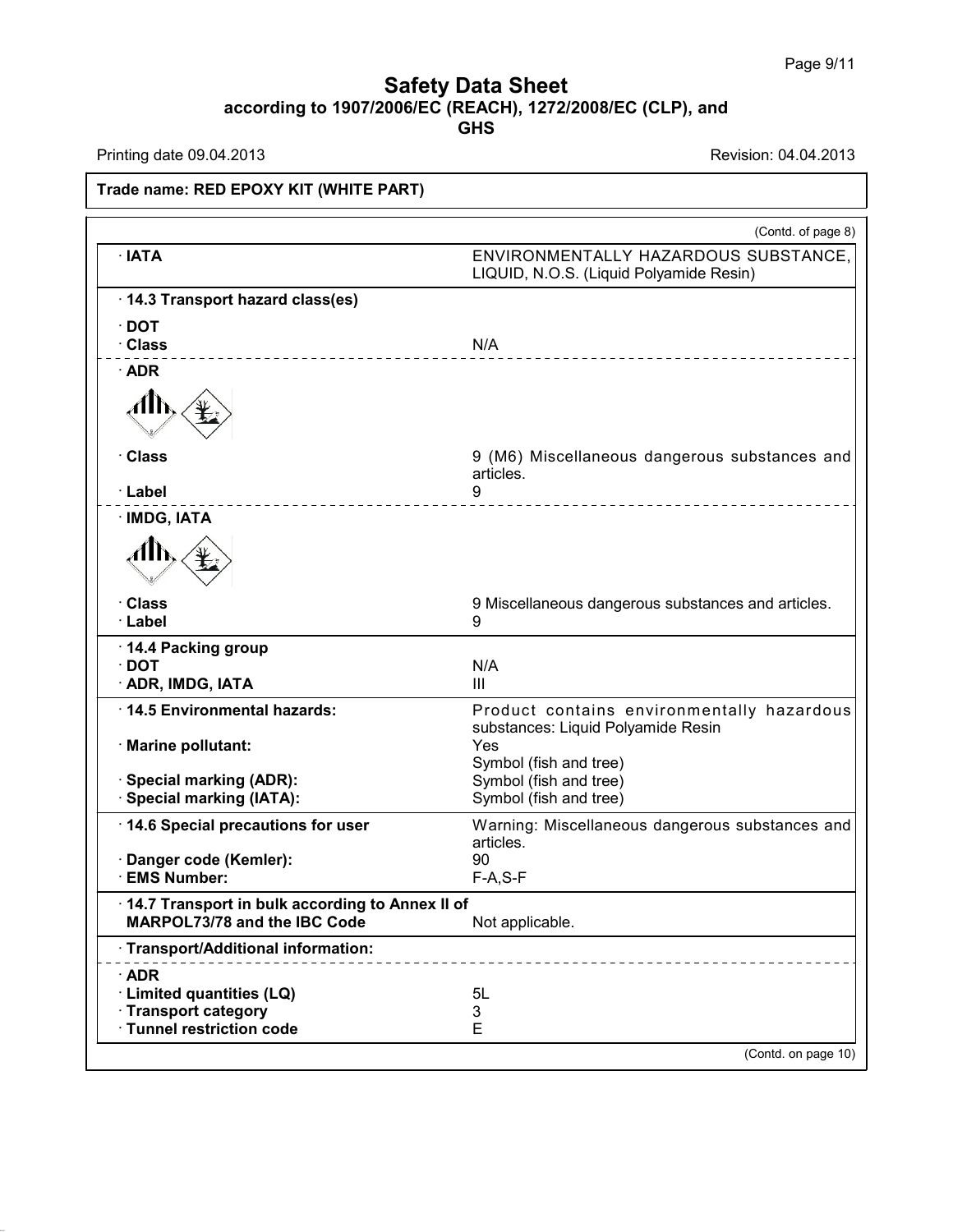Printing date 09.04.2013 **Revision: 04.04.2013** 

36.0.22

(Contd. of page 9)

## **Trade name: RED EPOXY KIT (WHITE PART)**

· **UN "Model Regulation":** UN3082, ENVIRONMENTALLY HAZARDOUS SUBSTANCE, LIQUID, N.O.S. (Liquid Polyamide Resin), 9, III

| · SARA                                                                 | 15.1 Safety, health and environmental regulations/legislation specific for the substance or mixture |
|------------------------------------------------------------------------|-----------------------------------------------------------------------------------------------------|
| · Section 355 (extremely hazardous substances):                        |                                                                                                     |
| Substance is not listed.                                               |                                                                                                     |
| · Section 313 (Specific toxic chemical listings):                      |                                                                                                     |
| Substance is not listed.                                               |                                                                                                     |
| · TSCA (Toxic Substances Control Act):                                 |                                                                                                     |
| Substance is listed.                                                   |                                                                                                     |
| · Proposition 65 (California):                                         |                                                                                                     |
| Chemicals known to cause cancer:                                       |                                                                                                     |
| Substance is not listed.                                               |                                                                                                     |
| Chemicals known to cause reproductive toxicity for females:            |                                                                                                     |
| Substance is not listed.                                               |                                                                                                     |
| Chemicals known to cause reproductive toxicity for males:              |                                                                                                     |
| Substance is not listed.                                               |                                                                                                     |
| Chemicals known to cause developmental toxicity:                       |                                                                                                     |
| Substance is not listed.                                               |                                                                                                     |
| <b>Carcinogenic Categories</b>                                         |                                                                                                     |
| <b>EPA (Environmental Protection Agency)</b>                           |                                                                                                     |
| Substance is not listed.                                               |                                                                                                     |
| · IARC (International Agency for Research on Cancer)                   |                                                                                                     |
| Substance is not listed.                                               |                                                                                                     |
| · TLV (Threshold Limit Value established by ACGIH)                     |                                                                                                     |
| Substance is not listed.                                               |                                                                                                     |
| · NIOSH-Ca (National Institute for Occupational Safety and Health)     |                                                                                                     |
| Substance is not listed.                                               |                                                                                                     |
| · OSHA-Ca (Occupational Safety & Health Administration)                |                                                                                                     |
| Substance is not listed.                                               |                                                                                                     |
| $\overline{\cdot}$ Canada                                              |                                                                                                     |
| <b>Canadian Domestic Substances List (DSL)</b><br>Substance is listed. |                                                                                                     |